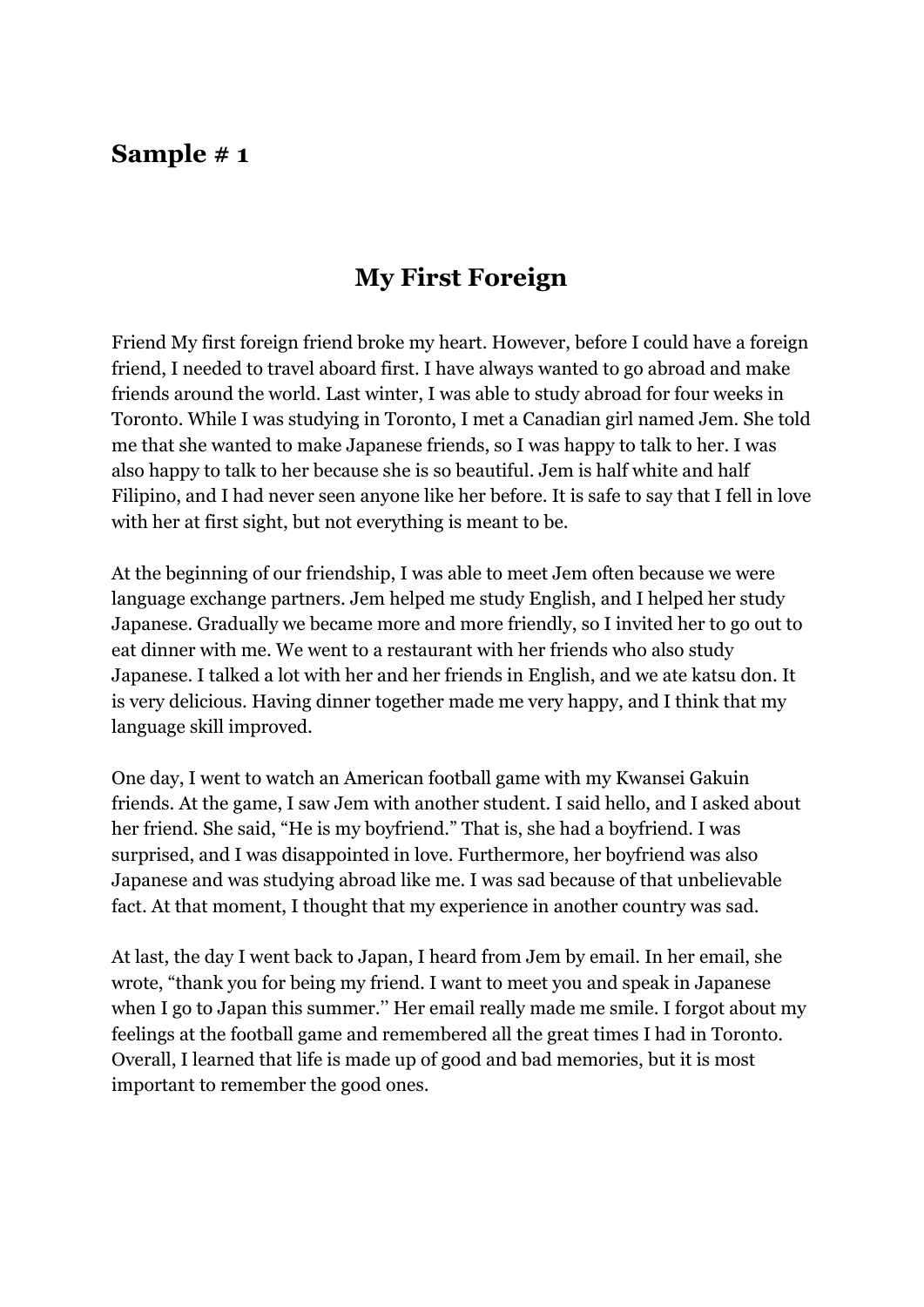#### **My First Time Cooking**

When I was ten years old, I almost died in the kitchen. One day, I was the only one home because my parents went to an elementary school to teach, and my big sister was staying at her friend's house. I was bored, and I played video games a whole lot. In the early evening, I became hungry, but there was nothing to eat. I looked in our refrigerator, but there were only some vegetables and medium spicy curry roux. When I saw that, I thought, "my mother can make curry easily, so I can make curry, too." I decided to make curry by myself, but it would be dangerous because I had never cooked anything until then.

At first, I started to cook some rice. Second, I cut onions, but I couldn't stop crying for 20 minutes. After I stopped crying, I cut carrots. I did well partway, but I cut my middle finger because I didn't fold my fingers away from the knife. I felt foolish. I almost gave up, but I continued to cook. Next, I peeled potatoes with a peeler. I thought it was safe, but I was wrong. My nail was skinned a little by the peeler. After the vegetables, I prepared a deep pot and started to fry vegetables and chicken. However, another problem happened. Before I fried them, I forgot to grease the bottom of the pot and it burned. I moved them from the burned pot to another one, and I started to fry them again. There were a lot of problems, but I completed making curry at last.

After I made curry, I looked at my hand, and it was all cut up. There was some adhesive tape on it, but my heart was full of accomplishment. When I ate MY curry, it was very tasty. Later, when my mother got home, she ate my curry and said, "this is so delicious." She looked so happy, and I was so happy, too. After that, my father came back home, and he ate my curry, too. He was surprised that I had made curry by myself. My parents were happy, so I wanted to cook again.

These days, I often cook curry and rice by myself. Now that I know how to make it properly, I have become much better at it. I think it is good for us to try new things. Even if we are not perfect at first, we can become better and better. As they say, "practice makes perfect." In conclusion, while my first time cooking was terrible, it became an invaluable memory that I will never forget.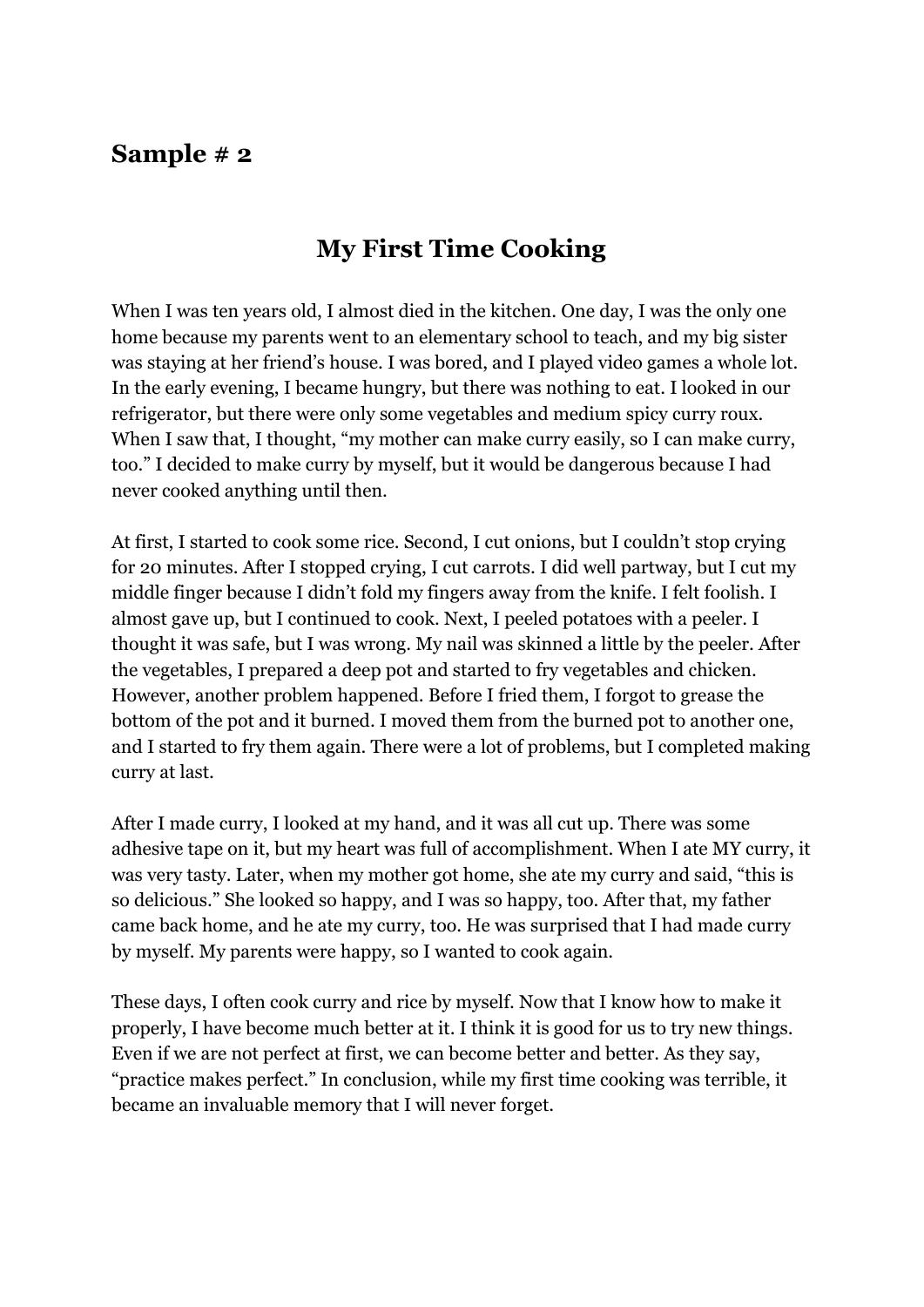## **Nothing Extraordinary**

It was a Saturday. Whether it was sunny or cloudy, hot or cold, I cannot remember, but I do remember it was a Saturday because the mall was packed with people.

I was with my mom.

Mom is short. Skinny. It is easy to overlook her in a crowd simply because she is nothing extraordinary to see.

On that day we strolled down the slippery-slick tiles with soft, inconspicuous steps, peeking at window boutiques in fleeting glances because we both knew we wouldn't be buying much, like always.

I remember I was looking up at the people we passed as we walked — at first apathetically, but then more attentively.

Ladies wore five-inch heels that clicked importantly on the floor and bright, elaborate clothing. Men strode by smelling of sharp cologne, faces clear of wrinkles — wiped away with expensive creams.

An uneasy feeling started to settle in my chest. I tried to push it out, but once it took root it refused to be yanked up and tossed away. It got more unbearable with every second until I could deny it no longer; I was ashamed of my mother.

We were in a high-class neighborhood, I knew that. We lived in a small, overpriced apartment building that hung on to the edge of our county that Mom chose to move to because she knew the schools were good.

We were in a high-class neighborhood, but as I scrutinized the passers-by and then turned accusing eyes on Mom, I realized for the first time that we didn't belong there.

I could see the heavy lines around Mom's eyes and mouth, etched deep into her skin without luxurious lotions to ease them away. She wore cheap, ragged clothes with the seams torn, shoes with the soles worn down. Her eyes were tired from working long hours to make ends meet and her hair too gray for her age.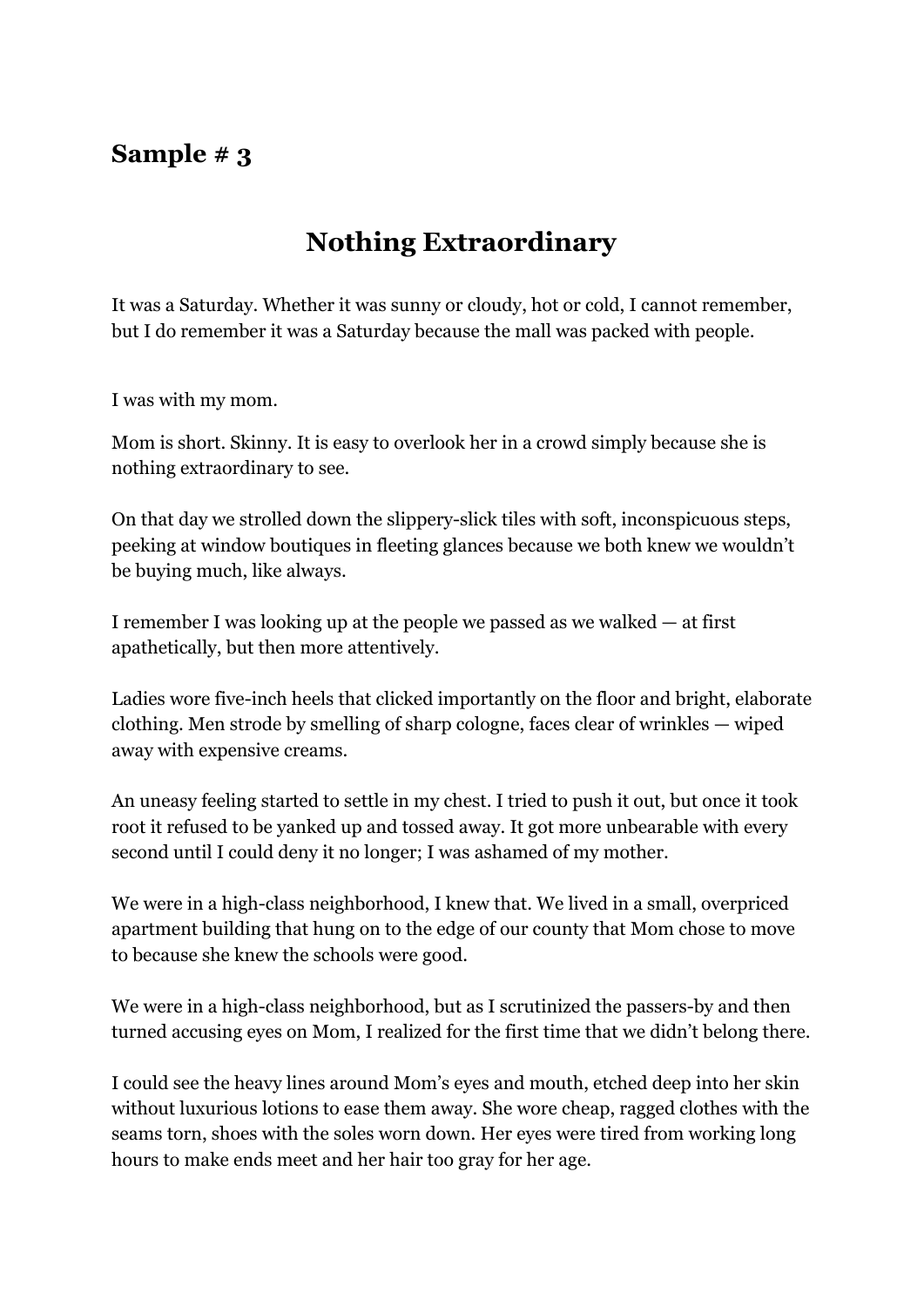I looked at her, and I was ashamed.

My mom is nothing extraordinary, yet at that moment she stood out because she was just so plain.

Mumbling I'd meet her at the clothes outlet around the corner, I hurried away to the bathroom. I didn't want to be seen with her, although there was no one important around to see me anyway.

When I finally made my way to the outlet with grudging steps, I found that Mom wasn't there.

With no other options, I had to scour the other stores in the area for her. I was dreading returning to her side, already feeling the secondhand embarrassment that I'd recently discovered came with being with her.

I couldn't have been more wrong. Mom was standing in the middle of a high-end store, holding a sweater that looked much too expensive.

She said, "This will look good on you. Do you want it?"

It was much too expensive. And I almost agreed, carelessly, thoughtlessly.

Then I took a closer look at the small, weary woman with a big smile stretching across her narrow face and a sweater in her hands, happy to be giving me something so nice, and my words died in my throat.

I felt like I'd been dropped into a cold lake.

Her clothes were tattered and old because she spent her money buying me new ones. She looked so tired and ragged all the time because she was busy working to provide for me. She didn't wear jewelry or scented perfumes because she was just content with me.

Suddenly, Mother was beautiful and extraordinarily wonderful in my eyes.

I was no longer ashamed of her, but of myself.

"Do you want it?" My mom repeated.

"No thanks."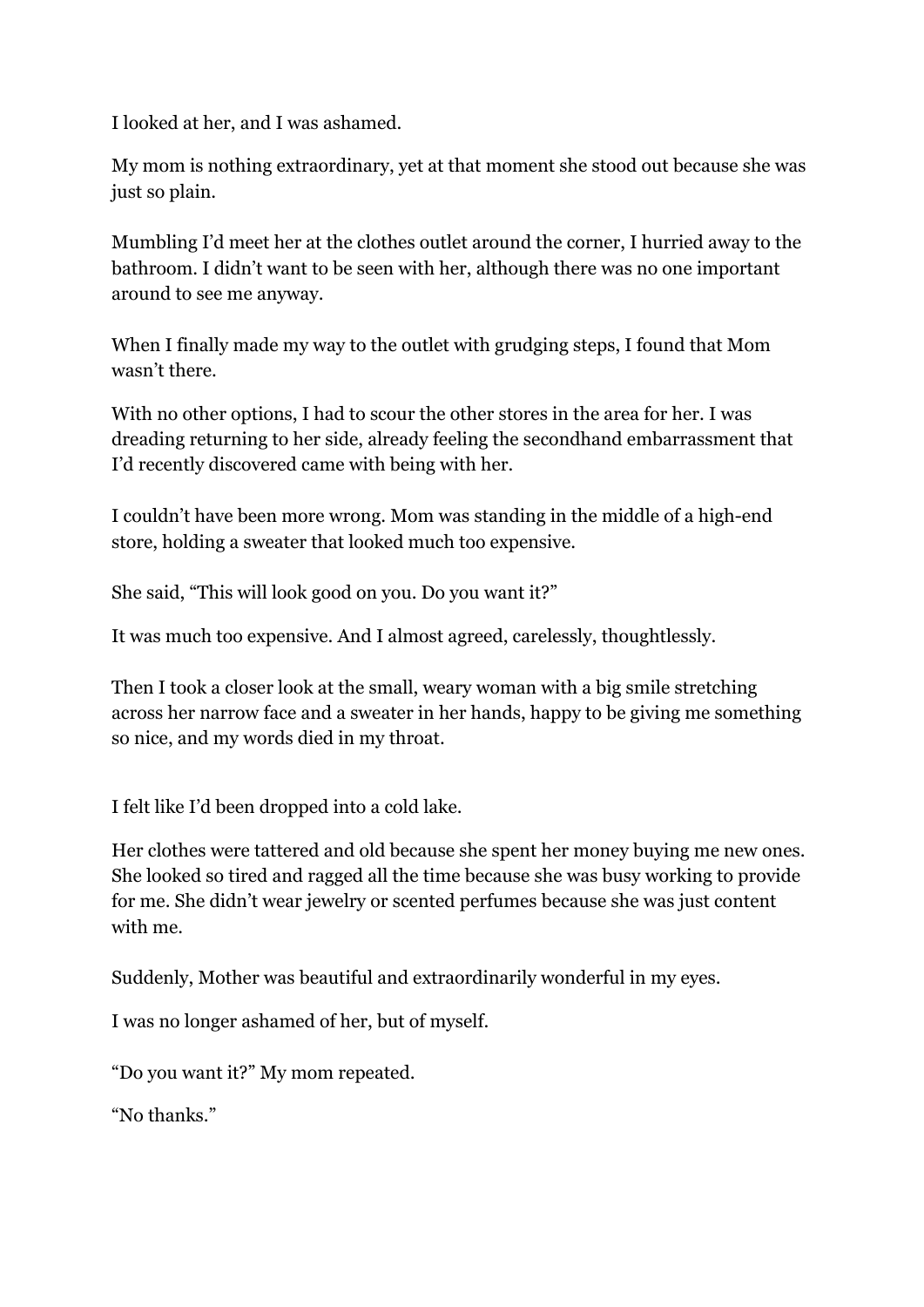## **Pants on Fire**

I never kissed the boy I liked behind the schoolyard fence that one March morning. I never had dinner with Katy Perry or lived in Kiev for two months either, but I still told my entire fourth-grade class I did.

The words slipped through my teeth effortlessly. With one flick of my tongue, I was, for all anybody knew, twenty-third in line for the throne of Monaco. "Actually?" the girls on the swings beside me would ask, wide eyes blinking with a childlike naivety. I nodded as they whispered under their breath how incredible my fable was. So incredible they bought into it without a second thought.

I lied purely for the ecstasy of it. It was narcotic. With my fabrications, I became the captain of the ship, not just a wistful passer-by, breath fogging the pane of glass that stood between me and the girls I venerated. No longer could I only see, not touch; a lie was a bullet, and the barrier shattered. My mere presence demanded attention after all, I was the one who got a valentine from Jason, not them.

This way I became more than just the tomboyish band geek who finished her multiplication tables embarrassingly fast. My name tumbled out of their mouths and I manifested in the center of their linoleum lunch table. I became, at least temporarily, the fulcrum their world revolved around.

Not only did I lie religiously and unabashedly  $-$  I was good at it. The tedium of my everyday life vanished; I instead marched through the gates of my alcazar, strode up the steps of my concepts, and resided in my throne of deceit. I believed if I took off my fraudulent robe, I would become plebeian. The same aristocracy that finally held me in high regard would boot me out of my palace. To strip naked and exclaim, "Here's the real me, take a look!" would lead my new circle to redraw their lines they would take back their compliments, sit at the table with six seats instead of eight, giggle in the back of the class when I asked a question. I therefore adjusted my counterfeit diadem and continued to praise a Broadway show I had never seen.

Yet finally lounging in a lavender bedroom one long-sought-after day, after absently digesting chatter about shows I didn't watch and boys I didn't know, I started processing the floating conversations. One girl, who I had idolized for always having her heavy hair perfectly curled, casually shared how her parents couldn't afford to go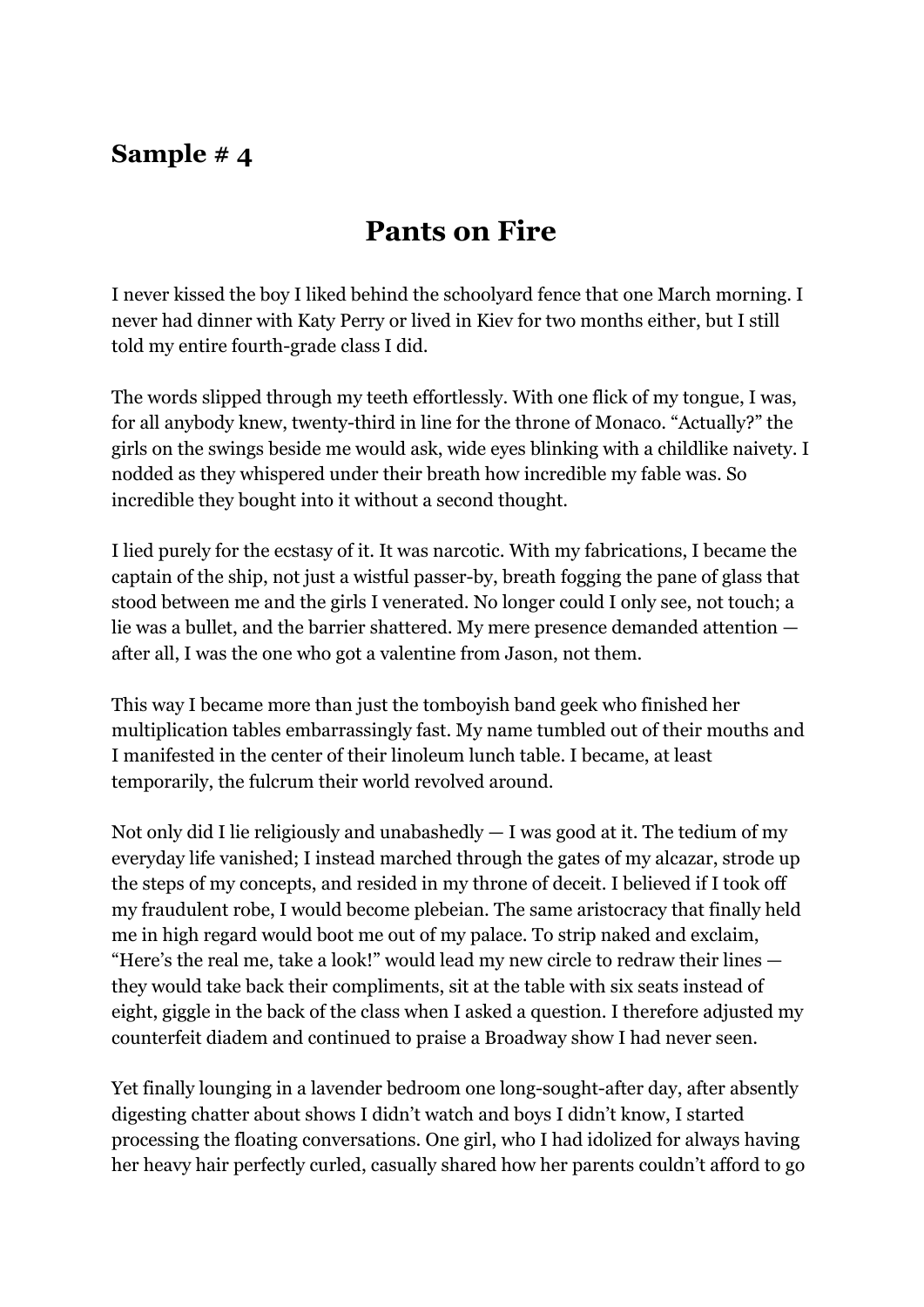on their yearly trip the coming summer. I drew in an expectant breath, but nobody scoffed. Nobody exchanged a secret criticizing glance. Instead, another girl took her spoon of vanilla frosting out of her cheek and with the same air of indifference revealed how her family wasn't traveling either. Promptly, my spun stories about swimming in crystal pools under Moroccan sun seemed to be in vain.

The following Monday, the girls on the bus to school still shared handfuls of chocolate-coated sunflower seeds with her. At lunch, she wasn't shunned, wasn't compelled to sit at a forgotten corner table. For that hour, instead of weaving incessant fantasies, I listened. I listened to the girls nonchalantly talk about yesterday's soccer game where they couldn't score a single goal. Listened to their parent's layoff they couldn't yet understand the significance of. I listened and I watched them listen, accepting and uncritical of one another no matter how relatively vapid their story. I then too began to talk, beginning by admitting that I wasn't actually related to Britney Spears.

#### **Sample # 5**

### **Eggs and Sausage**

When first I sat down in the small, pathetic excuse of a cafeteria the hospital had, I took a moment to reflect. I had been admitted the night before, rolled in on a stretcher like I had some sort of ailment that prevented me from walking.

But the nurses in the ward were nice to me, especially when they saw that I wasn't going to be one of the violent ones. They started telling me something, but I paid no attention; I was trying to take in my surroundings. The tables were rounded, chairs were essentially plastic boxes with weight inside, and there was no real glass to be seen.

After they filled out the paperwork, the nurses escorted me to my room. There was someone already in there, but he was dead asleep. The two beds were plain and simple, with a cheap mattress on top of an equally cheap wooden frame. One nurse stuck around to hand me my bedsheets and a gown that I had to wear until my parents dropped off clothes.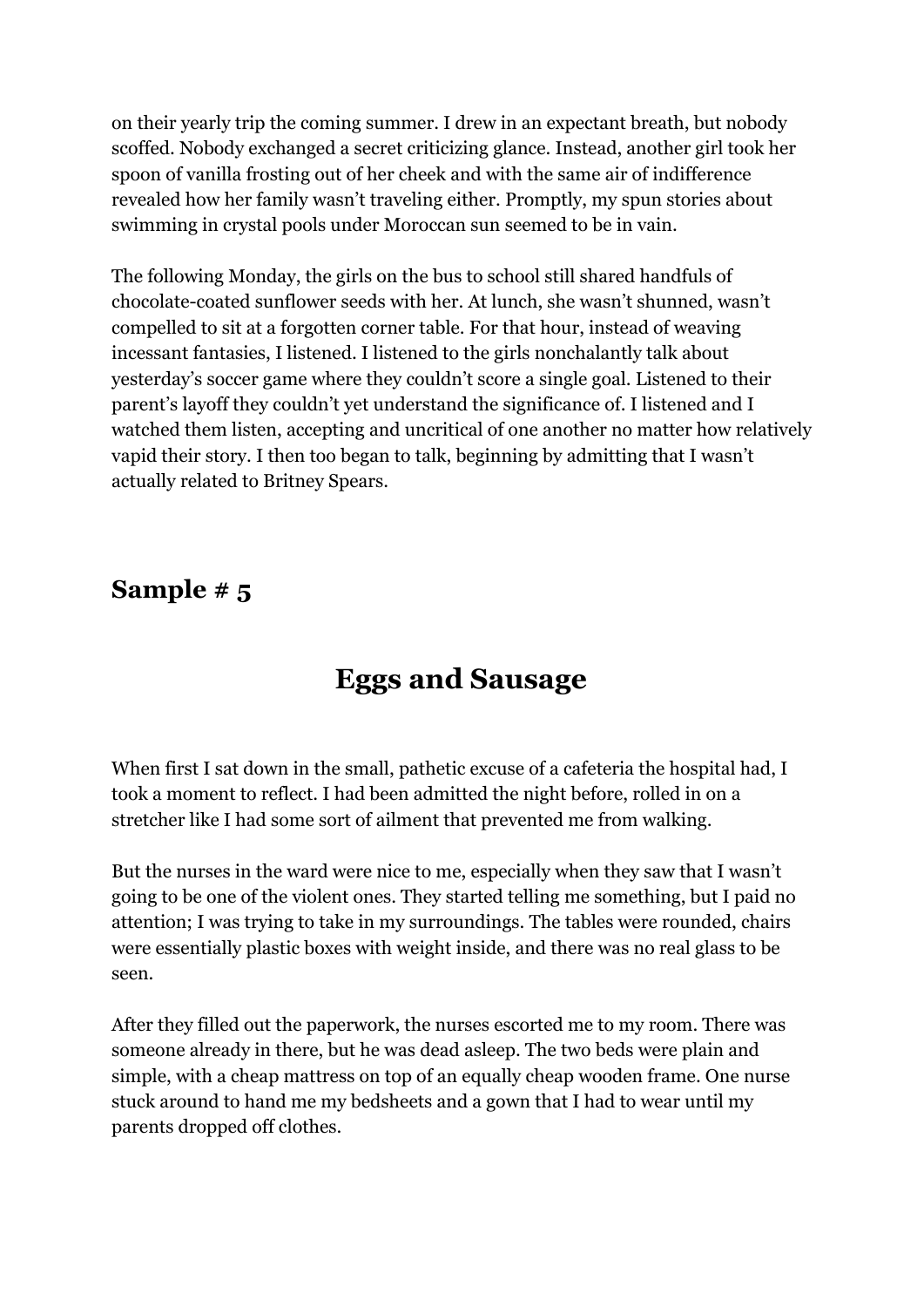The day had been exhausting, waiting for the psychiatric ward to tell us that there was a bed open for me and the doctors to fill out the mountains of paperwork that come with a suicide attempt.

Actually, there had been one good thing about that day. My parents had brought me Korean food for lunch — *sullungtang*, a fatty stew made from ox-bone broth. God, even when I was falling asleep I could still taste some of the rice kernels that had been mixed into the soup lingering around in my mouth.

For the first time, I felt genuine hunger. My mind had always been racked with a different kind of hunger — a pining for attention or just an escape from the toil of waking up and not feeling anything. But I always had everything I needed — that is, I always had food on my plate, maybe even a little too much. Now, after I had tried so hard to wrench myself away from this world, my basic human instinct was guiding me toward something that would keep me alive.

The irony was lost on me then. All I knew was that if I slept earlier, that meant less time awake being hungry. So I did exactly that. Waking up the next day, I was dismayed to see that the pangs of hunger still rumbled through my stomach. I slid off my covers and shuffled out of my room. The cafeteria door was already open, and I looked inside. There was a cart of Styrofoam containers in the middle of the room, and a couple people were eating quietly. I made my way in and stared.

I scanned the tops of the containers — they were all marked with names: Jonathan, Nathan, Kristen — and as soon as I spotted my name, my mouth began to water.

My dad would sometimes tell me about his childhood in a rural Korean village. The hardships he faced, the hunger that would come if the village harvest floundered, and how he worked so hard to get out — I never listened. But in that moment, between when I saw my container and I sat down at a seat to open it, I understood.

The eggs inside were watery, and their heat had condensated water all over, dripping onto everything and making the sausages soggy. The amount of ketchup was pitiful.

But if I hadn't been given plastic utensils, I think I would have just shoved it all into my mouth, handful by handful.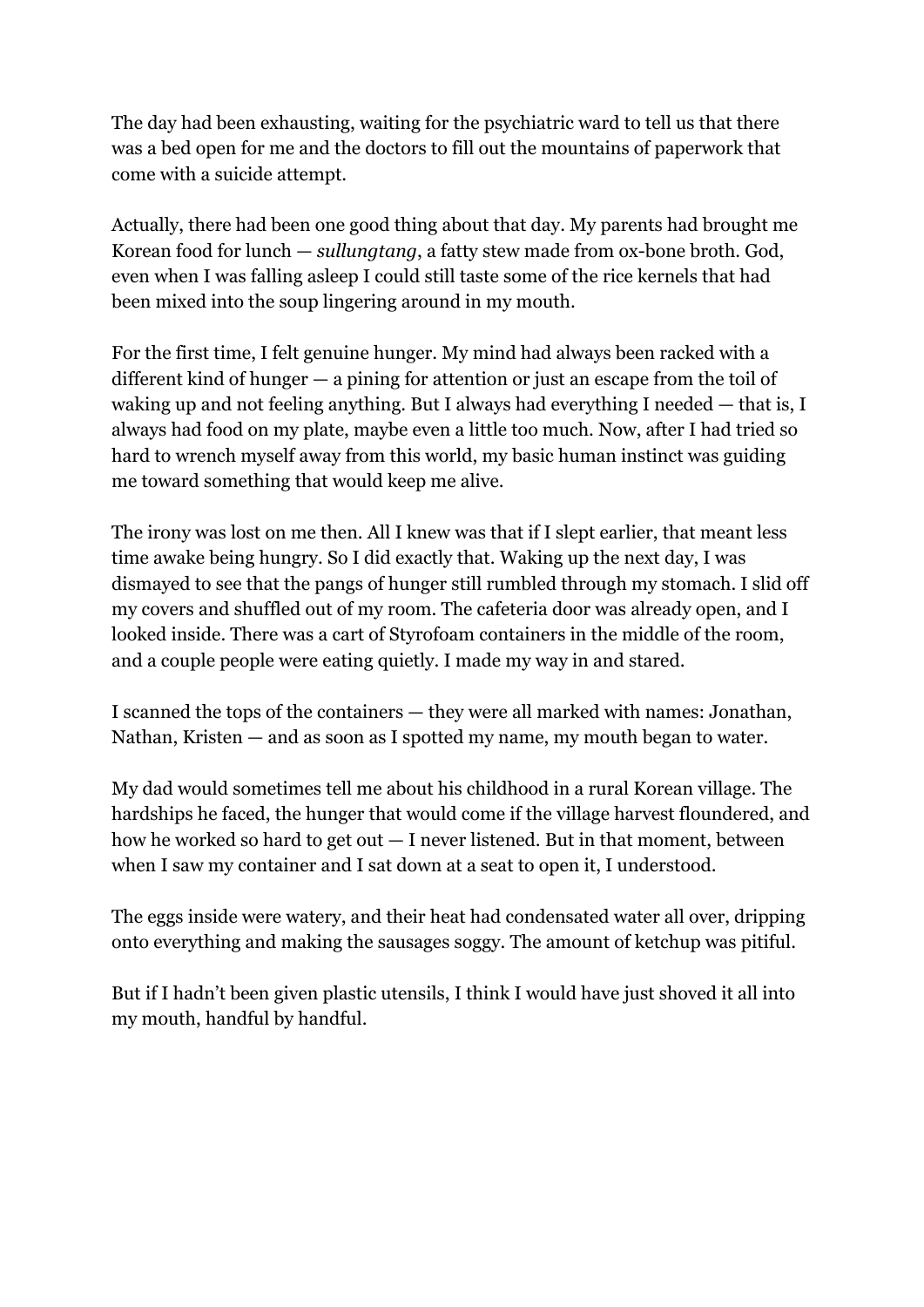### **First Impressions**

When I woke up on August 4, 2016, there was only one thing on my mind: what to wear. A billion thoughts raced through my brain as wooden hangers shuffled back and forth in the cramped hotel closet. I didn't want to come off as a try-hard, but I also didn't want to be seen as a slob. Not only was it my first day of high school, but it was my first day of school in a new state; first impressions are everything, and it was imperative for me to impress the people who I would spend the next four years with. For the first time in my life, I thought about how convenient it would be to wear the horrendous matching plaid skirts that private schools enforce.

It wasn't insecurity driving me to madness; I was actually quite confident for a teenage girl. It was the fact that this was my third time being the new kid. Moving so many times does something to a child's development … I struggled finding friends that I could trust would be there for me if I picked up and left again. But this time was different because my dad's company ensured that I would start and finish high school in the same place. This meant no instant do-overs when I picked up and left again. This time mattered, and that made me nervous.

After meticulously raiding my closet, I emerged proudly in a patterned dress from Target. The soft cotton was comfortable, and the ruffle shoulders added a hint of fun. Yes, this outfit was the one. An hour later, I felt just as powerful as I stepped off the bus and headed toward room 1136. But as I turned the corner into my first class, my jaw dropped to the floor.

Sitting at her desk was Mrs. Hutfilz, my English teacher, sporting the exact same dress as I. I kept my head down and tiptoed to my seat, but the first day meant introductions in front of the whole class, and soon enough it was my turn. I made it through my minute speech unscathed, until Mrs. Hutfilz stood up, jokingly adding that she liked my style. Although this was the moment I had been dreading from the moment I walked in, all the anxiety that had accumulated throughout the morning surprisingly melted away; the students who had previously been staring at their phones raised their heads to pay attention as I shared my story. My smile grew as I giggled with my peers, ending my speech with "and I am very stylish, much like my first period teacher." After class, I stayed behind and talked to Mrs. Hutfilz, sharing my previous apprehension about coming into a new school and state. I was relieved to make a humorous and genuine connection with my first teacher, one that would continue for the remainder of the year.

This incident reminded me that it's only high school; these are the times to have fun, work hard, and make memories, not stress about the trivial details. Looking back four years later, the ten minutes I spent dreading my speech were really not worth it. While my first period of high school may not have gone exactly the way I thought it would, it certainly made the day unforgettable in the best way, and taught me that Mrs. Hutfilz has an awesome sense of style!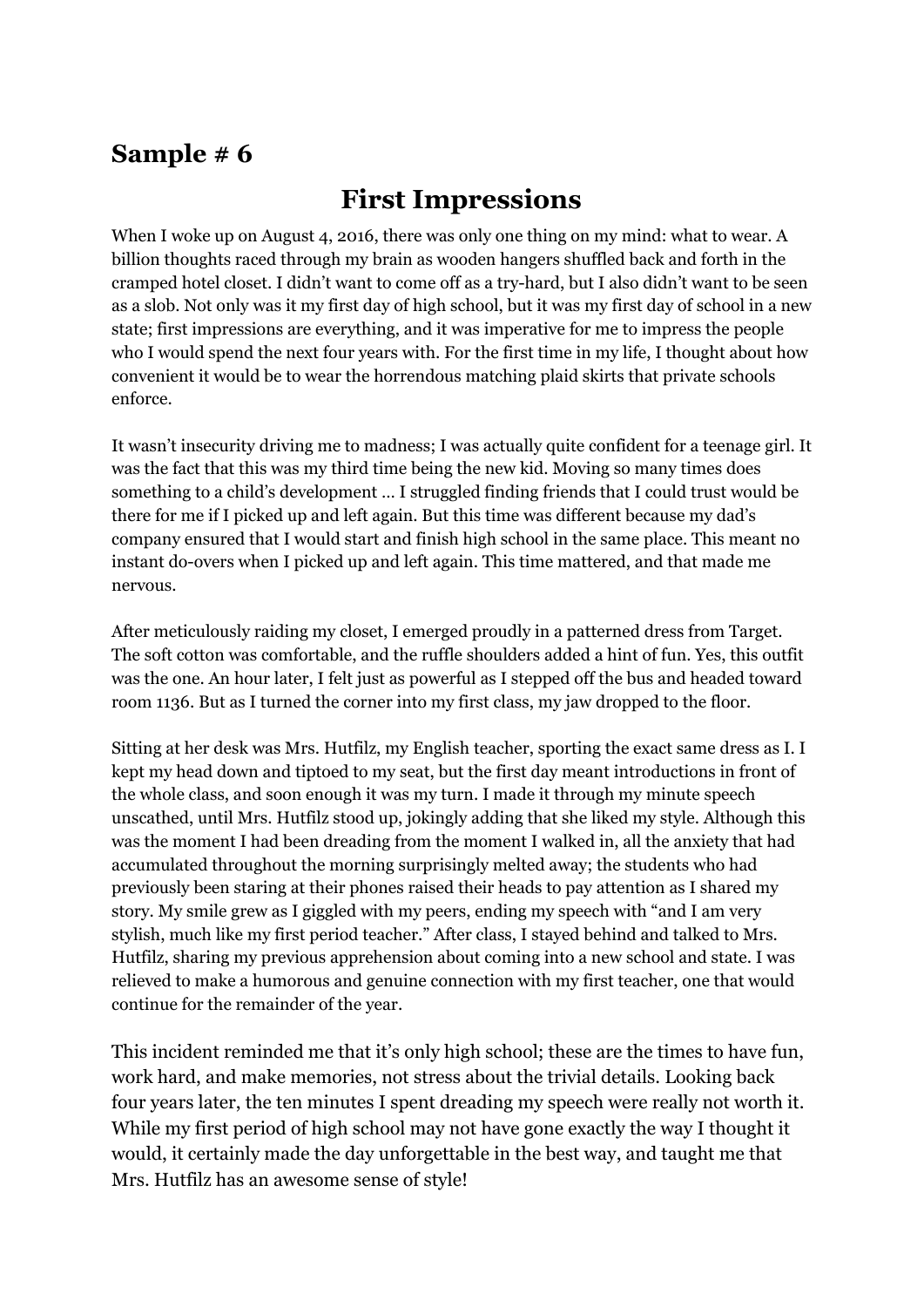# **Sorry, Wrong Number**

My phone buzzes. An unfamiliar number with a  $512$  area code  $-1$  later find out it's from Texas. It's a selfie of a 30-something man, smiling with his family, a strange picture to receive as I live halfway across the country.

For the past three years,  $I - a$  14-year-old girl living in Virginia — have been getting texts meant for this man, Jared. Over the years, I've pieced together parts of who he is; middle-aged, Caucasian, and very popular according to the numerous messages I've received for him.

Throughout this time, I've also been discovering who I am. When I received the first text, I was a playful sixth grader, always finding sly ways to be subversive in school and with friends. With this new method of mischief in my hands, naturally, I engaged:

"My sweet momma just told me that BYU Texas Club is holding a Texas Roundup free BBQ dinner on October 10th! Thought y'all would enjoy," came one of the texts. After staring at the message for a while, I responded.

#### "YUMMMMY"

As time went on, the story of the mystery man deepened. I was halfway through sixth grade, for example, when I learned he was part of the "Elder's Quorum," a rather ominous-sounding group. Looking it up, I learned that it was not a cult, as I'd initially thought, but rather an elite inner circle within the Mormon Church.

This was around the same time my family had stopped going to church. I'd started to spend more time taking art classes and trying out various sports — tennis, basketball, even archery — and soon church fell to the side. Instead, I meddled in the Quorum's group texts; when a message came about a member moving away, I excitedly responded, "Let me help y'all out, brother!"

I'm not sure exactly when it happened, but after a while I started to feel guilty about this deception. I wondered if I'd somehow ruined Jared's reputation, if his friends were turned off by my childish responses. I was also dealing with changes within my friend group at the time; the biggest change being letting go of a close but toxic friend; I realized that I needed friendships that were more mutually supportive.